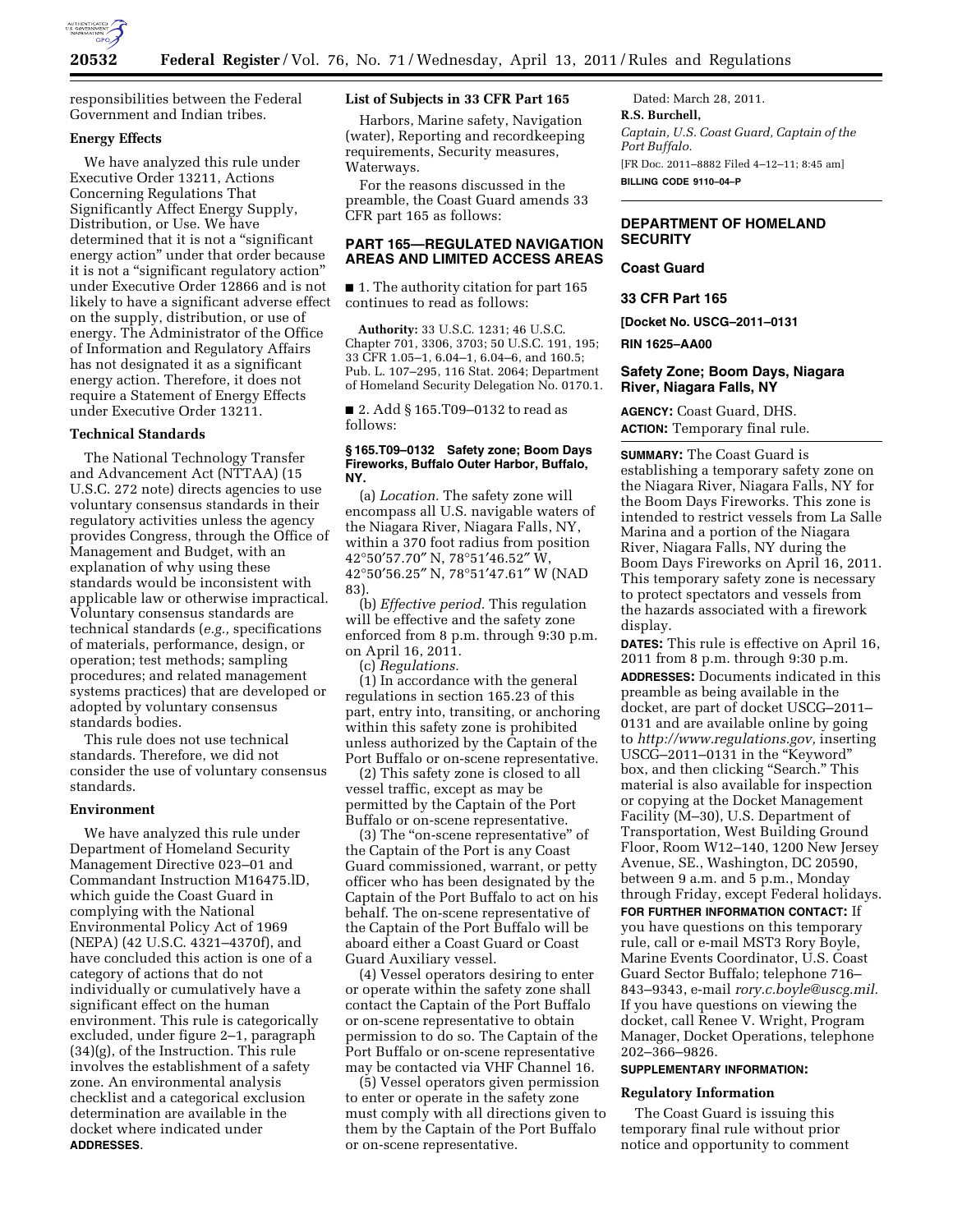pursuant to authority under section 4(a) of the Administrative Procedure Act  $(APA)$  (5 U.S.C. 553(b)). This provision authorizes an agency to issue a rule without prior notice and opportunity to comment when the agency for good cause finds that those procedures are ''impracticable, unnecessary, or contrary to the public interest.'' Under 5 U.S.C. 553(b)(B), the Coast Guard finds that good cause exists for not publishing a notice of proposed rulemaking (NPRM) with respect to this rule because awaiting a comment period to run would be impractical and contrary to the public interest in that it would prevent the Captain of the Port Buffalo from performing the function of keeping the boating public safe from the hazards associated with a maritime fireworks display.

Under 5 U.S.C. 553(d)(3), the Coast Guard finds that good cause exists for making this rule effective less than 30 days after publication in the **Federal Register**. Due to the need for immediate action, the restriction of vessel traffic is necessary to protect life, property and the environment. Therefore, awaiting a 30 day effective period to run is impracticable and contrary to the public interest in that it would prevent the Captain of the Port Buffalo from protecting persons and vessels involved in and observing the event.

### **Background and Purpose**

This temporary safety zone is necessary to ensure the safety of vessels and spectators from hazards associated with a fireworks display. The Captain of the Port Buffalo has determined that fireworks launched proximate to watercraft pose a significant risk to public safety and property. Boom Days is an event established to celebrate the removal of the ice boom in Lake Erie and the beginning of spring. Establishing a safety zone to control vessel movement around the location of the launch platform will help ensure the safety of persons and property at these events and help minimize the associated risks.

# **Discussion of Rule**

A temporary safety zone is necessary to ensure the safety of spectators and vessels during the setup, loading, and launching of a fireworks display in conjunction with the Boom Days Fireworks. The fireworks display will occur on April 16, 2011 from 8:30 p.m. through 9 p.m. The safety zone will encompass all waters of La Salle Marina and part of the Niagara River, Niagara Falls, NY within a 210 foot radius from position 43°4′24.02″ N, 78°59′9.18″ W (NAD 83).

All persons and vessels must comply with the instructions of the Coast Guard Captain of the Port or the designated onscene representative. Entry into, transiting, or anchoring within the safety zone is prohibited unless authorized by the Captain of the Port Buffalo or on-scene representative. The Captain of the Port Buffalo or on-scene representative may be contacted via VHF Channel 16.

# **Regulatory Analyses**

We developed this rule after considering numerous statutes and executive orders related to rulemaking. Below we summarize our analyses based on 13 of these statutes or executive orders.

### **Regulatory Planning and Review**

This rule is not a significant regulatory action under section 3(f) of Executive Order 12866, Regulatory Planning and Review, and does not require an assessment of potential costs and benefits under section 6(a)(3) of that Order. The Office of Management and Budget has not reviewed it under that Order.

The Coast Guard determined that this rule is not a significant regulatory action because of the minimal time that the area will be restricted. Vessels may still transit with the permission of the Captain of the Port Buffalo or designated on-scene representative. The Coast Guard expects this area will have an insignificant adverse impact to mariners from the zones activation.

#### **Small Entities**

Under the Regulatory Flexibility Act (5 U.S.C. 601–612), we have considered whether this rule would have a significant economic impact on a substantial number of small entities. The term "small entities" comprises small businesses, not-for-profit organizations that are independently owned and operated and are not dominant in their fields, and governmental jurisdictions with populations of less than 50,000.

The Coast Guard certifies under 5 U.S.C. 605(b) that this rule will not have a significant economic impact on a substantial number of small entities.

This rule will affect the following entities, some of which may be small entities: The owners or operators of vessels intending to transit or anchor in a portion of the Niagara River, Niagara Falls, NY on April 16, 2011 from 8 p.m. until 9:30 p.m.

This safety zone will not have a significant economic impact on a substantial number of small entities because of the minimal amount of time

in which the safety zone will be enforced. This safety zone will only be enforced for 90 minutes in a low vessel traffic area. Vessel traffic can pass safely around the zone. Before the effective period, we will issue maritime advisories, which include a Broadcast Notice to Mariners.

### **Assistance for Small Entities**

Under section 213(a) of the Small Business Regulatory Enforcement Fairness Act of 1996 (Pub. L. 104–121), we offer to assist small entities in understanding the rule so that they can better evaluate its effects on them and participate in the rulemaking process.

Small businesses may send comments on the actions of Federal employees who enforce, or otherwise determine compliance with, Federal regulations to the Small Business and Agriculture Regulatory Enforcement Ombudsman and the Regional Small Business Regulatory Fairness Boards. The Ombudsman evaluates these actions annually and rates each agency's responsiveness to small business. If you wish to comment on actions by employees of the Coast Guard, call 1– 888–REG–FAIR (1–888–734–3247). The Coast Guard will not retaliate against small entities that question or complain about this rule or any policy or action of the Coast Guard.

### **Collection of Information**

This rule calls for no new collection of information under the Paperwork Reduction Act of 1995 (44 U.S.C. 3501– 3520).

#### **Federalism**

A rule has implications for federalism under Executive Order 13132, Federalism, if it has a substantial direct effect on State or local governments and would either preempt State law or impose a substantial direct cost of compliance on them. We have analyzed this rule under that Order and have determined that it does not have implications for federalism.

#### **Unfunded Mandates Reform Act**

The Unfunded Mandates Reform Act of 1995 (2 U.S.C. 1531–1538) requires Federal agencies to assess the effects of their discretionary regulatory actions. In particular, the Act addresses actions that may result in the expenditure by a State, local, or tribal government, in the aggregate, or by the private sector of \$100,000,000 (adjusted for inflation) or more in any one year. Though this rule will not result in such an expenditure, we do discuss the effects of this rule elsewhere in this preamble.